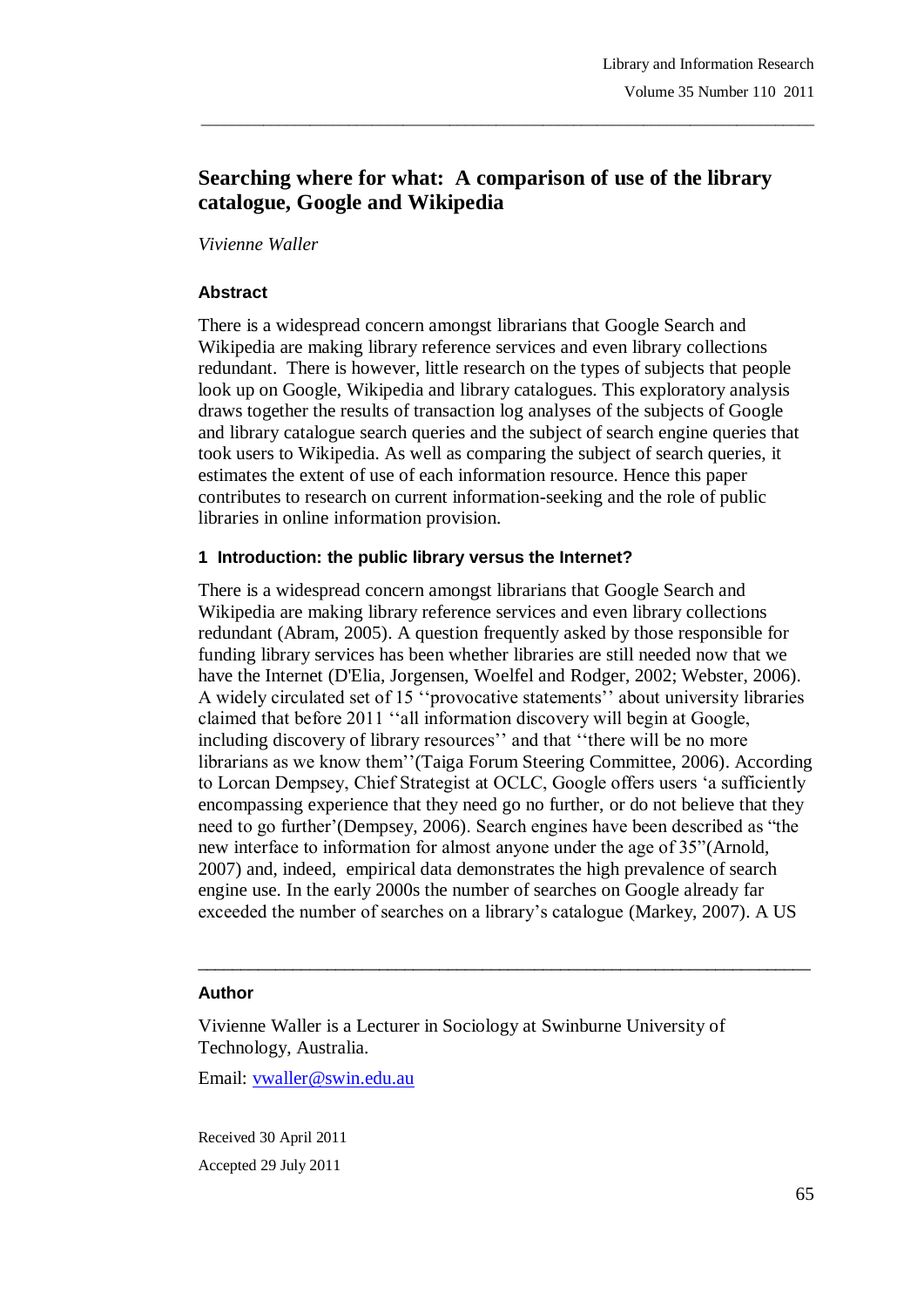study undertaken in 2007 found that just under half (49%) of Internet users used a search engine every day (Fallows, 2008). Since then, the number of searches undertaken in the US using the major search engines has increased by more than 50%. In the month of April 2010, Americans conducted 15.5 billion searches on major search engines compared to 9.7 billion searches in August 2007 (comScore, 2007, 2010). In Australia in 2009, the Internet was considered to be an "important" or "very important" source of information by almost three quarters (73%) of Internet users (Ewing and Thomas, 2010). In the UK in 2009, two thirds of British people (65%) use the Internet first when looking for information relating to a professional, school or personal project and two thirds (64%) of Internet users mainly use a search engine to look for information on the Internet (Dutton, Helsper and Gerber, 2009).

\_\_\_\_\_\_\_\_\_\_\_\_\_\_\_\_\_\_\_\_\_\_\_\_\_\_\_\_\_\_\_\_\_\_\_\_\_\_\_\_\_\_\_\_\_\_\_\_\_\_\_\_\_\_\_\_\_\_\_\_\_\_\_\_\_\_\_\_\_\_\_\_\_\_\_\_\_\_\_

As Tenopir (2003) points out, many librarians consider Google to be their competition. A cursory look at overall comparisons of search engine use and library use suggest that libraries may be no match for the search engine giant, Google. For example, a 2005 OCLC study (2005) found that only 2% of college and university students begin searching for information at a library web site. Griffiths and Brophy (2005) found that more than two-thirds (68%) of students turned to a search engine first compared to 10% using the library catalogue first.

More recently, Wikipedia, the online collaborative encyclopedia has grown to become another force to rival library reference and collection services. Launched in 2001 with one article (http://en.wikipedia.org/wiki/Wikipedia:About), as of February 2010, Wikipedia contained more than 3.2 million articles in English and more than 100,000 articles in each of 31 languages. (Source: [www.wikipedia.org](http://www.wikipedia.org/) accessed 1 March 2010). In America, just over 42% of adults use Wikipedia, with one in six (17%) Internet users using Wikipedia on any day (Zickuhr and Rainie, 2011). In Australia, in April 2009, Wikipedia was the twelfth most visited site on the Internet (Source: Hitwise Australia, [www.hitwise.com\)](../../../../../../../../../../../journal%20articles%20in%20progress/search%20article%20comparing%20results/www.hitwise.com). In a US study by Lim (2009), one third of university students reported that they use Wikipedia for academic purposes, generally for finding background information.

### **1.1 Lack of empirical data**

Despite the concern amongst librarians that Wikipedia and Google will make library's reference services and collection services redundant, there is a lack of empirical data on what people look up on these different information resources.

There exists a body of research that looks at search strategies and compares users' formulation of queries when using search engines or an OPAC (Griffiths and Brophy, 2005; Jansen and Pooch, 2001; Navarro-Prieto, Scaife and Rogers, 1999). There are also a range of studies looking at the type of queries people type into search engines (Jansen, Booth and Spink, 2008; Jansen and Spink, 2005; Park, 2009; Rose and Levinson, 2004; Ross and Wolfram, 2000; Segev and Ahituv, 2010; Spink, Wolfram, Jansen and Saracevic, 2001; Yu and Young, 2004). However, studies examining the use of library OPACs or Wikipedia tend to be restricted to students (for example Campbell and Fast, 2004; Choo, Detlor and Turnbull, 2000; Griffiths and Brophy, 2005; Kim, 2009; Tann and Sanderson, 2009) and some are in experimental settings rather than looking at actual use. For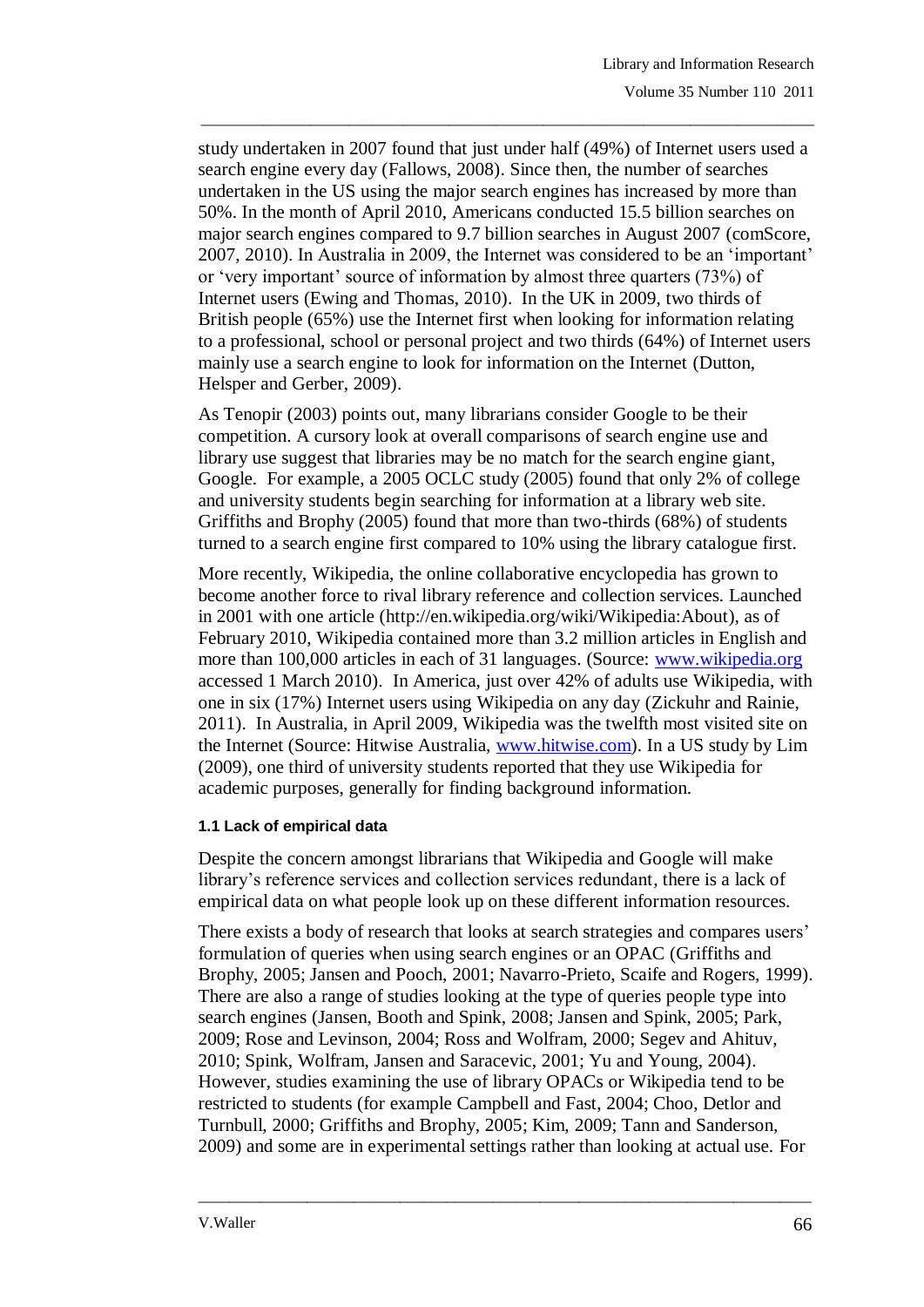example, Campbell and Fast (2004) use a hypothetical research scenario to compare student"s use of Google and a library catalogue.

Knowledge of for what purposes the broader population are actually using search engines, libraries and Wikipedia will assist libraries to know if indeed they are in competition with Google and Wikipedia. It will also help them to shape their collection and reference services in a way that responds more closely to the needs of different sectors of their publics.

\_\_\_\_\_\_\_\_\_\_\_\_\_\_\_\_\_\_\_\_\_\_\_\_\_\_\_\_\_\_\_\_\_\_\_\_\_\_\_\_\_\_\_\_\_\_\_\_\_\_\_\_\_\_\_\_\_\_\_\_\_\_\_\_\_\_\_\_\_\_\_\_\_\_\_\_\_\_\_

Ideally, it would be possible to track use of public library reference services and use of the library collection. In the absence of data on the subject of reference queries, this article looks at the subject of catalogue searches in one major public library, the State Library of Victoria. One of the stated aims of the State Library of Victoria (SLV) is to "put information into the hands of all Victorians when and where they want it' (Library Board of Victoria, 2009, p 10) This would seem to make it a particularly pertinent site of comparison. As most of the collection of the SLV is closed stack, it can only be accessed through the library catalogue. In this article, the subject of queries entered into the SLV catalogue is compared with the subject of queries entered into Google and Wikipedia. Each of these analyses has been published separately in Waller (2009, 2011a, 2011b). This paper brings together data from these separate analyses to form a comparison, combining this with previously unpublished estimates of the numbers of people who use each information source. The research increases our understanding of the types of information that people are looking up or accessing on various information sources and the extent to which they are using each resource. Although the analysis is of the search queries of Australian users, the study has implications for web search research and libraries in any country.

## **2 Methodology**

### **2.1 Data sources**

The data used in these analyses was drawn from queries typed directly into Google (Australia) and the State Library of Victoria (SLV) catalogue, and queries that that led Internet users from a search engine to a Wikipedia entry. Data on visits and visitors to Google and Wikipedia were sourced from one month of Hitwise data on Australian Internet use. Hitwise is a web analytics company which measures Australian Internet use through collecting data directly from Internet Service Providers. It collects the log files of proxy cache servers and covers more than one third of Australian Internet subscriptions, including homes, businesses, schools, universities, and libraries. Hence, it does not include search engine queries that are generated by software agents. Catalogue use data came from logs of use of the Main catalogue of the SLV. Table 1 summarises the data sources and timeframe for each element of the analysis.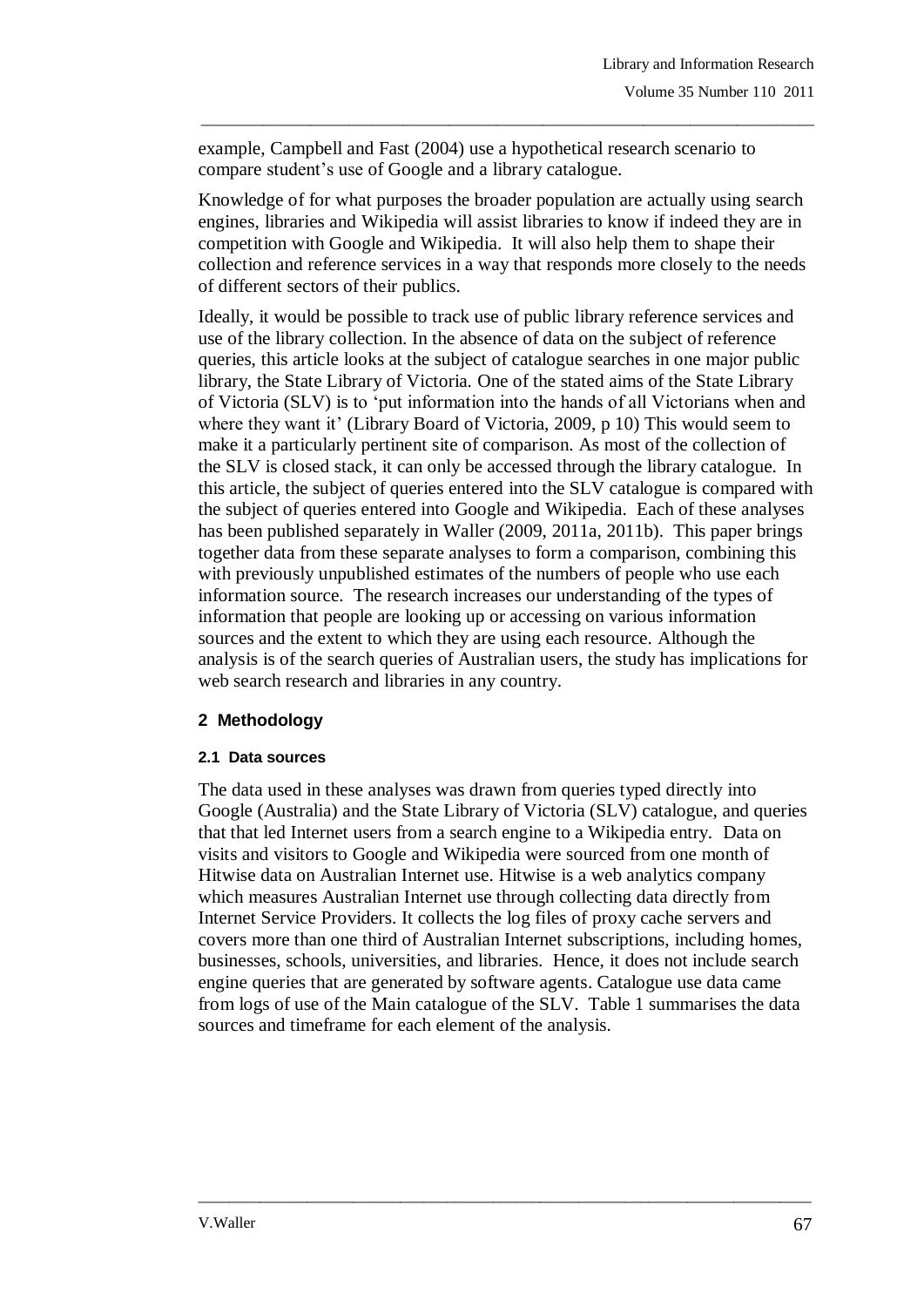|                                            | <b>Queries</b><br>typed into<br><b>SLV</b><br>catalogue | <b>Queries</b><br>typed into<br>Google<br>(Australia) | <b>Search</b><br>queries<br>that led to<br>Wikipedia | No of visits<br>to SLV site | <b>Relative %</b><br>of visits to<br>SLV,<br><b>Google and</b><br>Wikipedia |
|--------------------------------------------|---------------------------------------------------------|-------------------------------------------------------|------------------------------------------------------|-----------------------------|-----------------------------------------------------------------------------|
|                                            | Voyager<br>$\log s$                                     | Hitwise                                               | Hitwise                                              | <b>HBX</b><br>analytics     | Hitwise                                                                     |
| <b>Period</b><br><sub>of</sub><br>analysis | May 2008                                                | April 2009                                            | April 2009                                           | <b>May 2008</b>             | April 2009                                                                  |

\_\_\_\_\_\_\_\_\_\_\_\_\_\_\_\_\_\_\_\_\_\_\_\_\_\_\_\_\_\_\_\_\_\_\_\_\_\_\_\_\_\_\_\_\_\_\_\_\_\_\_\_\_\_\_\_\_\_\_\_\_\_\_\_\_\_\_\_\_\_\_\_\_\_\_\_\_\_\_

### **Table 1: Data sources**

The analyses of Google search queries (Waller 2011a) and queries which led to Wikipedia (Waller 2011b) each included the long tail in its analysis. The term "long tail" was brought into popular usage by Chris Anderson (2006), referring to a zipf distribution whereby a few items account for a sizable proportion of the total, and an enormous number of items (the long tail) each contribute a tiny proportion to the rest. As an example, the top one hundred search terms that brought people to Wikipedia in April 2009 accounted for just 4% of visits via search engines; hundreds of thousands of search terms accounted for the other 96% of visits with most only accounting for one or two visits each. Similarly, the top one hundred search terms that people typed into Google (Australia) in April 2009 accounted for just 4% of visits to Google (Australia). Most transaction log analyses use random samples or the most popular terms. Either of these methods can be misleading given that search queries follow a zipf distribution. In (Waller 2011a) and (Waller 2011b), both the sampling and the analysis have been weighted to take into account the distribution of the search queries along the long tail.

### **2.2 Search queries that led to Wikipedia**

In the context of information searches, the most common way that users arrive at Wikipedia is through clicking on search engine results. In the month of April, 2009, two thirds (66%) of visitors to Wikipedia (from Australia) came directly from a search engine (Source: [unpublished data, Hitwise\)](http://www.hitwise.com/) and almost all (93%) of these came from Google.

It is important here to make a distinction between search terms and search queries. A "search query" is an instance of a user typing a query into a search engine. A "search term" is what is typed into the search engine. It is estimated that more than 600,000 search queries in the Hitwise sample took a user to Wikipedia and that at least 400,000 of these queries used search terms that appeared only once. The sample analysed in this study was selected from an extract of 50,000 different search terms that took a user to Wikipedia in April 2009.

Using a proprietary method, Hitwise matches Internet use with Mosaic Australia lifestyle profiles (More information is available in Waller (2011a, 2011b) and [http://www.mosaicaustralia.com.au/\)](http://www.mosaicaustralia.com.au/). For each Mosaic lifestyle group, a random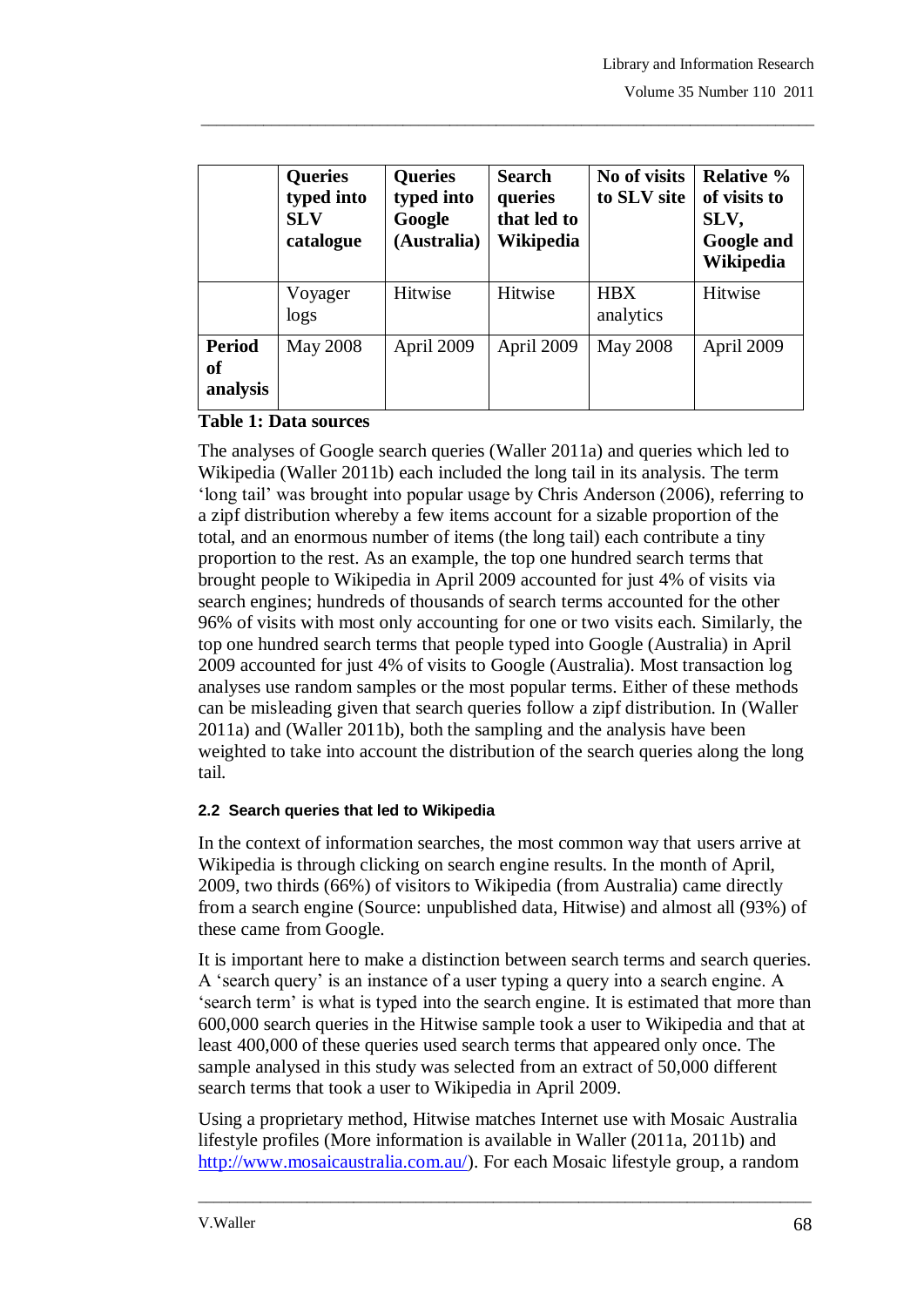sample of 160 search terms, stratified by the number of queries associated with each search term, was selected without replacement. In this way, a total sample of 1760 search terms was drawn. The sample was divided equally across the lifestyle groups to ensure the same precision for each lifestyle group.

\_\_\_\_\_\_\_\_\_\_\_\_\_\_\_\_\_\_\_\_\_\_\_\_\_\_\_\_\_\_\_\_\_\_\_\_\_\_\_\_\_\_\_\_\_\_\_\_\_\_\_\_\_\_\_\_\_\_\_\_\_\_\_\_\_\_\_\_\_\_\_\_\_\_\_\_\_\_\_

As described in (Waller 2011a, 2011b) these studies used weighted sampling methods to reflect the distribution of search queries along the long tail. In addition, to avoid the dominance of those search terms at the top of the long tail, search terms were also weighted according to their position in the long tail distribution. Reporting on the total frequencies for each subject required an additional weighting taking into account the representation of each lifestyle group in the online Australian population.

### **2.3 Queries typed into Google (Australia)**

The selection of the sample of Google search terms was done in exactly the same way as the selection of the Wikipedia search terms, although the distribution of search queries was quite different and hence the weightings were very different. Three-quarters of queries (74.8%) used search terms that appeared only once in the month of April 2009. The sample analysed in this element of the analysis was selected from an extract of 60,000 different search terms that were typed into Google (Australia) in April 2009. This extract accounted for 28.7% of the total search queries entered into Google (Australia) in that month.

The extent of any overlap between the Google and Wikipedia samples is neglible; just 2.2% all the search queries typed into Google (Australia) in April 2009 led to Wikipedia.

### **2.4 Queries typed into SLV catalogue**

The State Library of Victoria is a large public research library that provides a legal depository for works published in the State of Victoria (Source: <http://www.slv.vic.gov.au/about-us/history-library> accessed 3 August, 2010). Because almost all of its collection is closed stack, the library catalogue needs to be searched in order to gain access to a particular resource.

The sample of catalogue searches was drawn from transaction logs of all searches undertaken on the main catalogue in May 2008. The main catalogue of the State Library of Victoria contains records for books, magazines, newspapers, electronic books and journals, video recordings, music, maps and oral history as well as records of several thousand websites. The system used by the State Library at the time of analysis was a Voyager (ExLibris) catalogue. By 2008 this catalogue had more than 1.3 million items. The analysis of the subject of queries was based on a random stratified sample of 1,000 transaction logs from the main catalogue for the month of May 2008. The sample was restricted to members of the public using the catalogue (in other words, it excluded SLV staff searches). The sample was also restricted to the first search undertaken in a session. This reduced double counting of what is essentially part of the one search. Lastly, the sample was restricted to those search types that were considered to be about a general topic rather than a specific item. Title searches for books and journals accounted for 24.5% of all catalogue searches and Author Browse searches accounted for 13.6%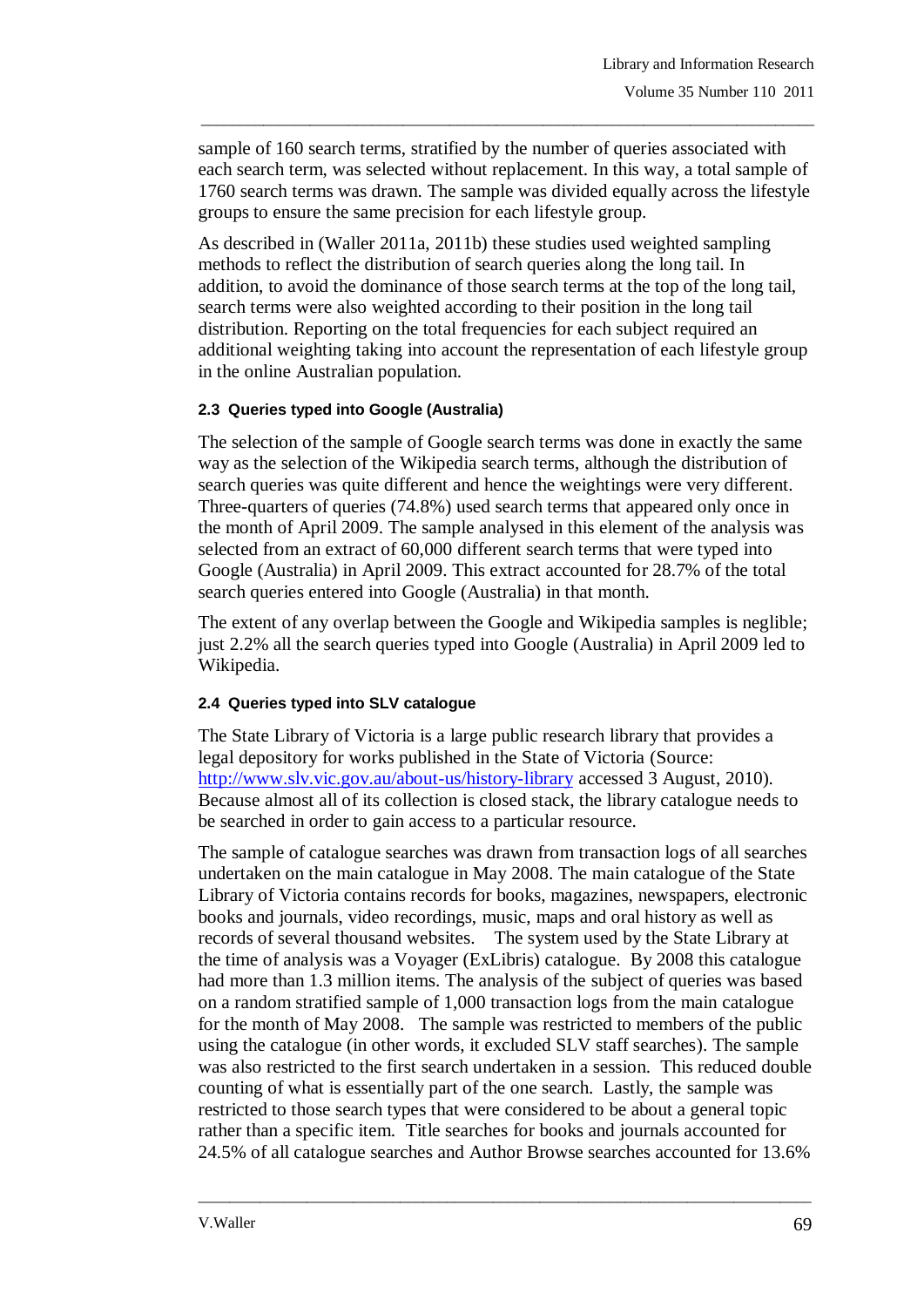of all catalogue searches. These types of search are clearly searches to obtain a specific item. This can be considered to be different from using the library catalogue to find what resources exist on a particular topic. Hence Author and Title searches were excluded from the sample and the sample was stratified according to the prevalence of each remaining search type (predominantly Keyword Relevance Search). In the period under study, 40% of all searches were conducted from within in the library by members of the public and 60% were conducted by people accessing the catalogue remotely, for example, from home or work.

\_\_\_\_\_\_\_\_\_\_\_\_\_\_\_\_\_\_\_\_\_\_\_\_\_\_\_\_\_\_\_\_\_\_\_\_\_\_\_\_\_\_\_\_\_\_\_\_\_\_\_\_\_\_\_\_\_\_\_\_\_\_\_\_\_\_\_\_\_\_\_\_\_\_\_\_\_\_\_

### **2.5 Subject coding**

In each of the selected samples, all search terms were manually examined and coded with one code to indicate the subject of the query. These codes were created to most closely describe the content of the search queries. The data were combed over numerous times, sorted by code and recoded as necessary. Each search query from the Wikipedia sample was looked up in Google to enable inspection of the relevant Wikipedia entry in the search results. Unless the meaning was immediately obvious, each search query from the Google sample and the library catalogue was looked up in Google and/or the SLV catalogue as appropriate.

The analysis of queries that led to Wikipedia and queries typed into Google were conducted subsequent to the analysis of catalogue queries. Care was taken not to force the queries into categories that did not reflect the substance of the query and additional codes were created as required. For example, the code "ecommerce" was not needed for the analysis of library catalogue queries, but was an appropriate code for many of the Google queries.

The resulting codes closely described the content of the search queries and these were amalgamated into the following broad subject groupings:

- Popular Culture
	- o popular music, TV show, actor, movie, video game, celebrity, Myspace, radio, Youtube
- Ecommerce
	- o Gambling, airlines, travel, buying/selling, banking/finance, retailer, service, name of product
- Business-related
	- o the study of business, accounting, management and organizational theory, text books titles
- Cultural Practice
	- o sport, religion, food, jobs, learning, language, festivals, events, holidays, hobbies, other aspects of cultural practice not elsewhere classified
- Computing/web
	- o software, email/chat, social networking sites, eg Facebook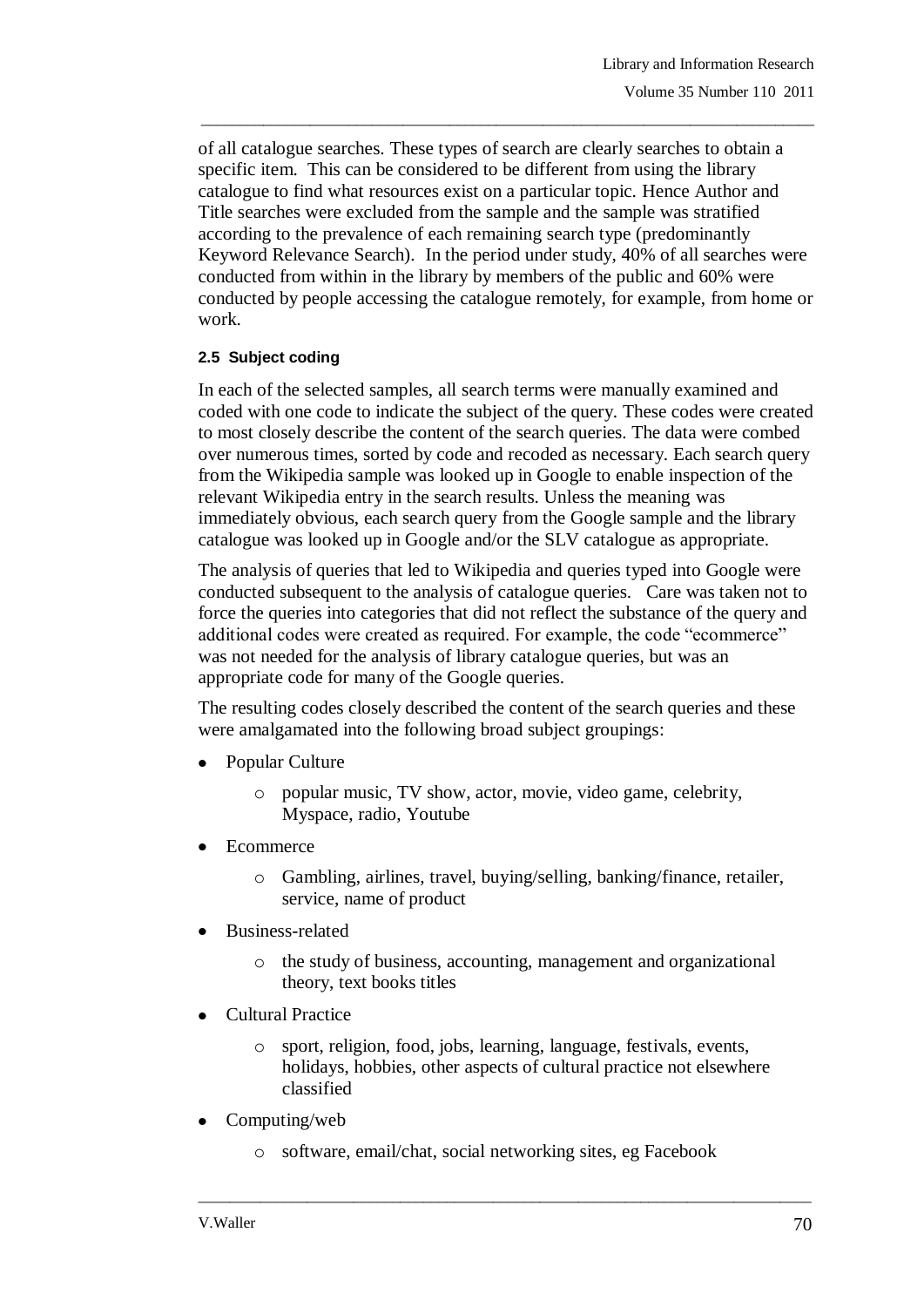Health  $\bullet$ 

o psychology, mental health, sexual health, general health

\_\_\_\_\_\_\_\_\_\_\_\_\_\_\_\_\_\_\_\_\_\_\_\_\_\_\_\_\_\_\_\_\_\_\_\_\_\_\_\_\_\_\_\_\_\_\_\_\_\_\_\_\_\_\_\_\_\_\_\_\_\_\_\_\_\_\_\_\_\_\_\_\_\_\_\_\_\_\_

- **History**
- Science (including mathematics)
- Place/Building
- Contemporary Issues
	- o contemporary affairs, newspapers/news sites, government, organisations
- Book/Author
- High Culture
	- o Fine Art, Classical Music, Architecture
- Adult
	- o pornography, dating sites
- Genealogy
- Unknown
- Other (includes Indigenous and Person not elsewhere classified, Weather, Time and Public transport)

The code "Other" was used for those subjects that did not have enough queries to warrant their own category. The code "unknown" was assigned where the meaning of the term was unknown or ambiguous.

For the purposes of the comparison undertaken in this analysis, some of the library catalogue queries that had been coded as cultural practice in Waller (2009) needed to be recoded to the new categories created for the analysis of Google and Wikipedia queries. In particular, the very small number of library catalogue queries relating to celebrities, TV shows and movies were recoded from cultural practice in Waller (2009) to popular culture in this analysis.

Google search queries were also classified according to the presumed intention behind the query. Drawing on Broder (2002), search queries were deemed to be one of informational, navigational or transactional. Navigational searches are like known item searches, or a shortcut to a particular website. Transactional searches are those searches where the presumed intent of the search engine user is to undertake an Internet transaction, such as a purchase, a download or a communication. It must be noted, however, that there is a degree of judgement involved in distinguishing between these searches. In Waller (2011a), queries were coded as informational unless it seemed very likely that the user wanted to get to a particular website. So for example, whereas Broder considered that brands or the names of products were navigational, in Waller (2011a) they were coded as informational. This is because it was considered that the user may equally be seeking information on where to buy a product or independent information about that product. Similarly, while Broder considered that the query "Don Knuth" is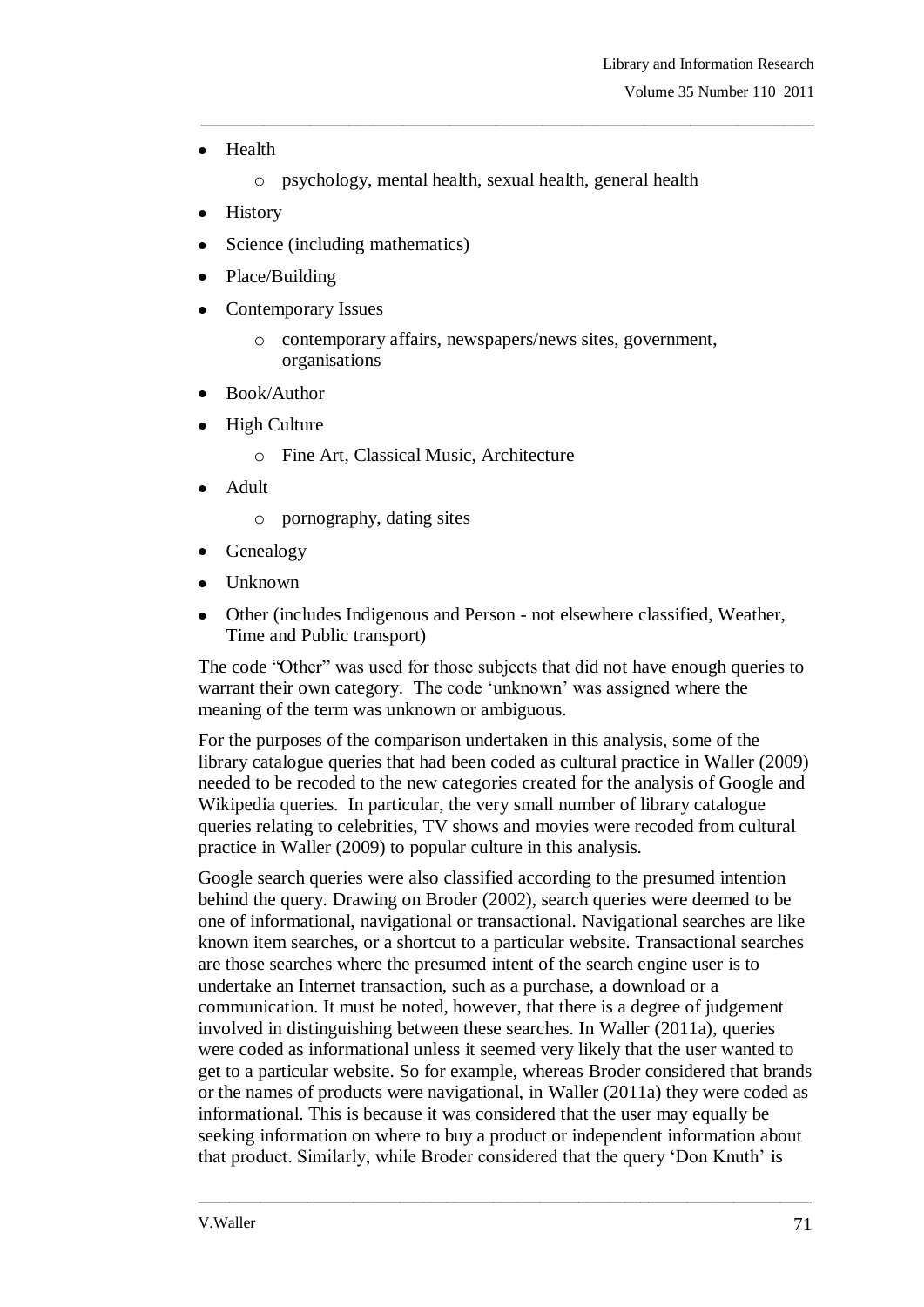navigational, that is that the searcher wants to reach this person"s academic home page, in Waller (2011a), people"s names were regarded as informational queries and coded to the relevant subject (for example, politics, celebrity, popular music).

\_\_\_\_\_\_\_\_\_\_\_\_\_\_\_\_\_\_\_\_\_\_\_\_\_\_\_\_\_\_\_\_\_\_\_\_\_\_\_\_\_\_\_\_\_\_\_\_\_\_\_\_\_\_\_\_\_\_\_\_\_\_\_\_\_\_\_\_\_\_\_\_\_\_\_\_\_\_\_

#### **2.6 Limitations**

The advantage of using transaction logs for investigating the sort of information people access online is that transaction logs enable the study of a large sample of users, are unobtrusive, and do not affect user behaviour. Because transaction logs record what people actually do, they overcome the limitations associated with relying on what people say they do. Of course, the distribution of subjects looked up in Google and Wikipedia is not an indication of subjects looked up on the Internet. For some subjects, the user may be more likely to go directly to a web page. The main limitation for a study like this, however, is that the topic in which the user was interested can only be imputed by the researcher on the basis of the search query. A more certain method would be to observe users conducting searches and interview them at this time.

There are a number of other caveats to this study. The coding inevitably involves some subjective decisions about the appropriate category in which to place a particular website or term. Although in the long tail the contribution of each query to the whole is small, there is a margin of imprecision to the classifications. In interpreting the data, one should focus on the overall pattern, rather than the precise size of each category. In recognition of the imprecision, the percentage size of the categories is reported to the nearest integer.

Although the Internet Service Providers that provide data to Hitwise include a representative cross-section of large, medium and small ISPs, there may be some sample bias, the direction of which is impossible to detect.

### **3 Findings: Comparing subjects across the different information resources**

The results of combining the analyses are shown in Table 2. This compares the subject of the general search queries typed into the catalogue with the search queries typed into Google and the search queries that led people to Wikipedia. It can be seen that there are substantial differences in the spread of subjects being queried or accessed via each information resource.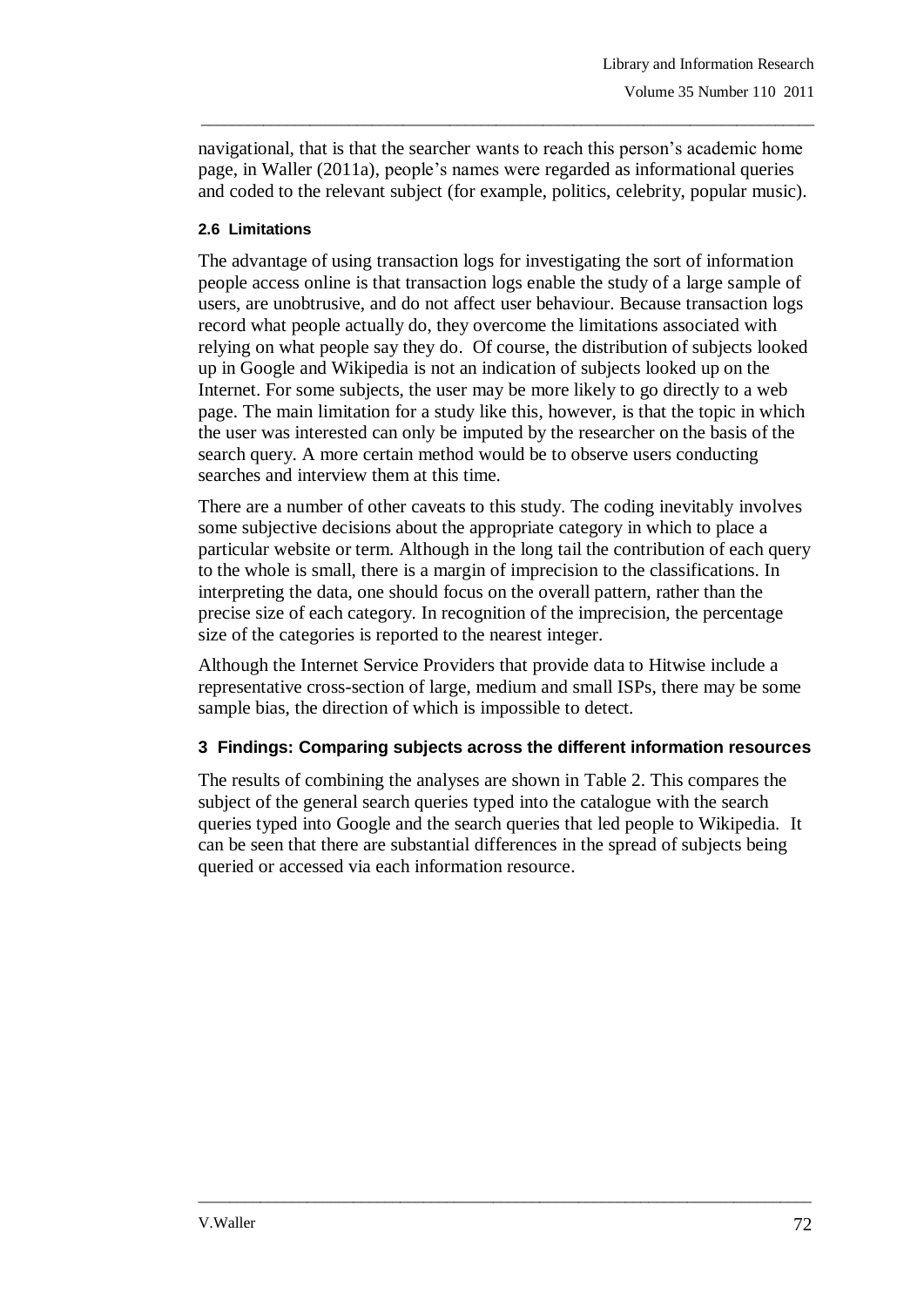|                                      | general<br>search<br>queries<br>typed into<br>catalogue <sup>1</sup> | search<br>queries<br>that led to<br>Wikipedia | informational<br>search<br>queries typed<br>into Google<br><b>Australia</b> | all search<br>queries<br>typed into<br>Google<br><b>Australia</b> |
|--------------------------------------|----------------------------------------------------------------------|-----------------------------------------------|-----------------------------------------------------------------------------|-------------------------------------------------------------------|
| Place/building                       | 10%                                                                  | 5%                                            | 4%                                                                          | 2%                                                                |
| Related to SLV or<br>other libraries |                                                                      |                                               |                                                                             |                                                                   |
| History                              | 10%                                                                  | 6%                                            | 1%                                                                          |                                                                   |
| Books/authors/<br>newspapers         | 12%                                                                  | 5%                                            | 2%                                                                          | 1%                                                                |
| Contemporary issues                  | 20%                                                                  | 5%                                            | 3%                                                                          | 5%                                                                |
| Cultural practice                    | 12%                                                                  | 14%                                           | 19%                                                                         | 15%                                                               |
| Genealogy                            |                                                                      |                                               |                                                                             | $\overline{\phantom{0}}$                                          |
| <b>High Culture</b>                  | 12%                                                                  | 2%                                            | 1%                                                                          |                                                                   |
| Person - not elsewhere<br>classified | 3%                                                                   |                                               |                                                                             |                                                                   |
| Indigenous                           |                                                                      |                                               |                                                                             |                                                                   |
| Science                              | 4%                                                                   | 6%                                            | 2%                                                                          | 1%                                                                |
| <b>Business-related</b>              | 5%                                                                   | $\qquad \qquad \blacksquare$                  | $\overline{\phantom{a}}$                                                    | $\qquad \qquad \blacksquare$                                      |
| Popular Culture                      |                                                                      | 40%                                           | 29%                                                                         | 25%                                                               |
| eCommerce                            | $\overline{\phantom{0}}$                                             | $\overline{\phantom{0}}$                      | 20%                                                                         | 24%                                                               |
| Computing/Web                        | 1%                                                                   | 8%                                            | 4%                                                                          | 8%                                                                |
| Health                               | 5%                                                                   | 6%                                            | 6%                                                                          | 3%                                                                |
| Unknown                              | 4%                                                                   | 1%                                            | 6%                                                                          | 3%                                                                |
| Weather/Time/Public<br>transport     |                                                                      |                                               | 3%                                                                          | 2%                                                                |
| Adult                                |                                                                      |                                               |                                                                             | 8%                                                                |
| Other                                | 1%                                                                   | 2%                                            | 1%                                                                          | 1%                                                                |
| <b>Total</b>                         | 100%                                                                 | 100%                                          | 100%                                                                        | 100%                                                              |

\_\_\_\_\_\_\_\_\_\_\_\_\_\_\_\_\_\_\_\_\_\_\_\_\_\_\_\_\_\_\_\_\_\_\_\_\_\_\_\_\_\_\_\_\_\_\_\_\_\_\_\_\_\_\_\_\_\_\_\_\_\_\_\_\_\_\_\_\_\_\_\_\_\_\_\_\_\_\_

## **Table 2: Comparison of the subject of queries on different information**  sources<sup>2</sup>

 $<sup>1</sup>$  As explained in the Methodology section, this excludes Title searches for books and</sup> journals and Author searches as these can be considered to be searches for a specific item.

\_\_\_\_\_\_\_\_\_\_\_\_\_\_\_\_\_\_\_\_\_\_\_\_\_\_\_\_\_\_\_\_\_\_\_\_\_\_\_\_\_\_\_\_\_\_\_\_\_\_\_\_\_\_\_\_\_\_\_\_\_\_\_\_\_\_\_\_\_\_\_\_\_\_\_\_\_\_\_

 $2^2$  To make the table easier to read, a dash is used in place of 0%.

l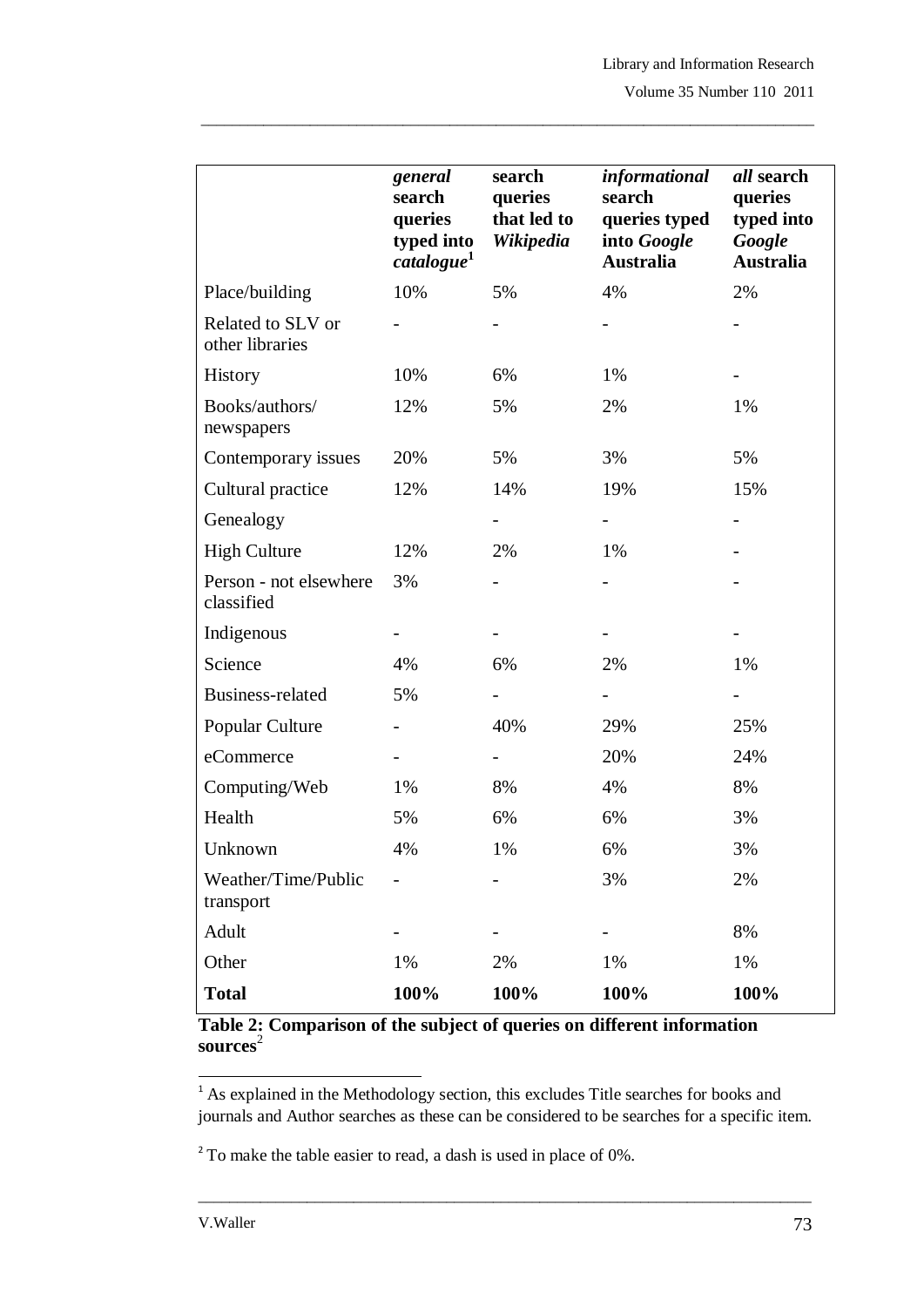One in five library catalogue users were looking for information on contemporary issues (20%). As described in (Waller 2009), these were predominantly queries about social and political issues, including international issues and issues relating to social welfare, social policy and theory. In contrast, only 5% of Google queries or queries leading to Wikipedia related to contemporary issues. While only 1% of catalogue queries related to popular culture, popular culture was a major subject of investigation, accounting for 29% of Google informational queries and two fifths (40%) of queries that took people to Wikipedia.

\_\_\_\_\_\_\_\_\_\_\_\_\_\_\_\_\_\_\_\_\_\_\_\_\_\_\_\_\_\_\_\_\_\_\_\_\_\_\_\_\_\_\_\_\_\_\_\_\_\_\_\_\_\_\_\_\_\_\_\_\_\_\_\_\_\_\_\_\_\_\_\_\_\_\_\_\_\_\_

A major area of investigation across all information resources was cultural practice, which included queries about sport, religion, hobbies and cultural practices associated with specific ethnicities. Queries about cultural practice accounted for 12% of library catalogue queries, 14% of Wikipedia queries and 19% of Google informational queries. eCommerce was also a major topic of Google informational queries accounting for one fifth of all queries.

As shown in Table 2, the main differences with regard to the subject breakdown of informational queries on Google and all queries on Google is the absence of queries coded as 'Adult' in the informational queries. This is because all queries coded as "Adult" were navigational or transactional.

Although the catalogue search types of Title search and Author browse were excluded from the analysis, users did use other catalogue search options to enter queries that related to books, authors and newspapers. Just over half of these were searches for an author, while most of the rest were queries relating to types of literature. (See Waller (2009) for more detail on this).

Figure 1 summarises the information in Table 2. In order to highlight the main differences, any subject category responsible for 6% of queries or less has been included in 'Other'.



**Figure 1: Comparing subjects across different information resources**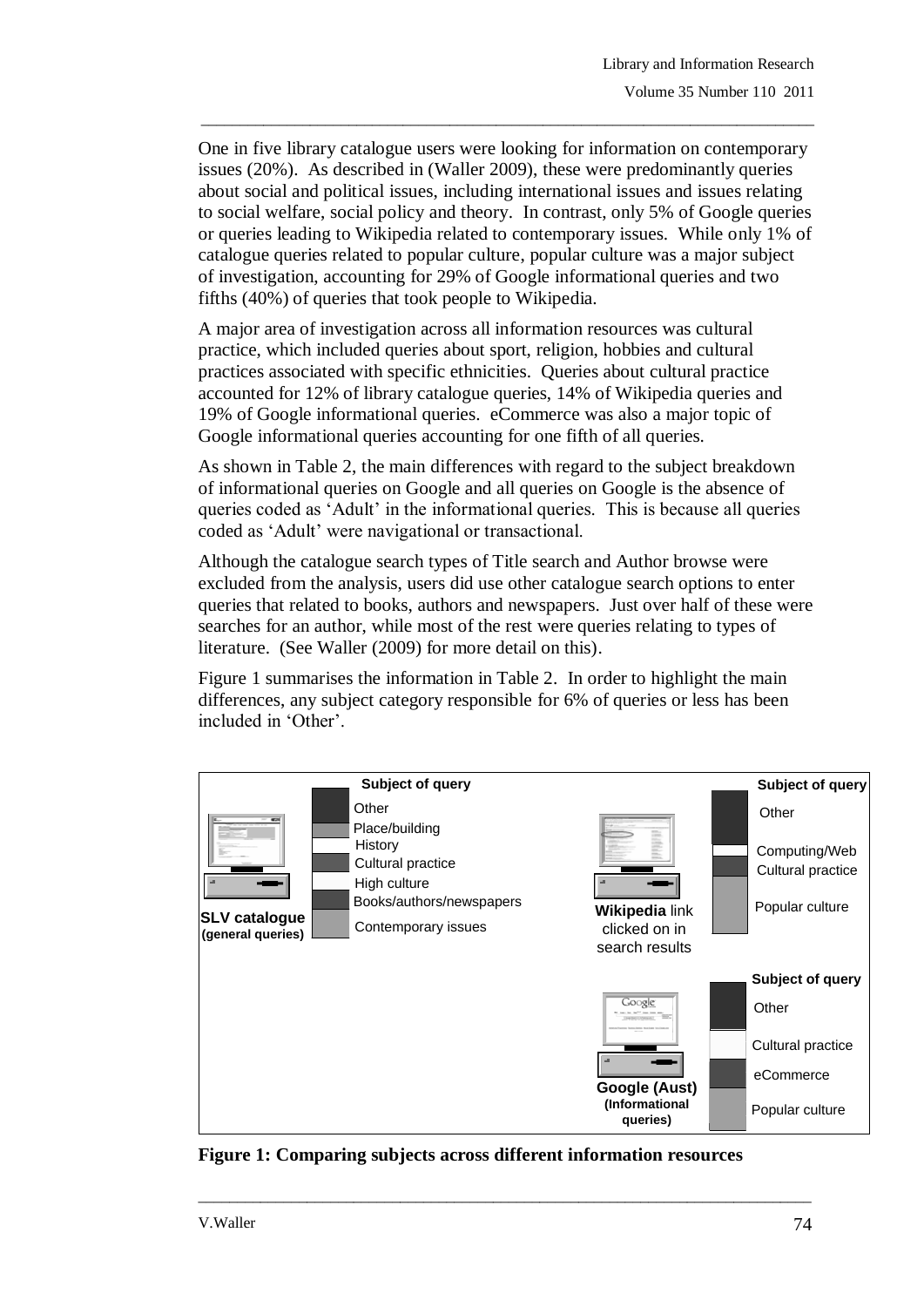It is clear from Figure 1 that people who access the SLV catalogue with a general query are mainly looking for information on contemporary issues, books/authors/newspapers, high culture, cultural practice, history or place/buildings. In contrast, people looking for information using Google are likely to be looking for information on popular culture, ecommerce, or cultural practice and those accessing Wikipedia are likely to be looking for information on popular culture, cultural practice, or computing/web. In other words, the distribution of subjects looked up in the library catalogue are quite different from the distribution of subjects looked up on Wikipedia and Google.

\_\_\_\_\_\_\_\_\_\_\_\_\_\_\_\_\_\_\_\_\_\_\_\_\_\_\_\_\_\_\_\_\_\_\_\_\_\_\_\_\_\_\_\_\_\_\_\_\_\_\_\_\_\_\_\_\_\_\_\_\_\_\_\_\_\_\_\_\_\_\_\_\_\_\_\_\_\_\_

#### **2.7 Relative use of the various information resources**

These observations about the distribution of the subjects of queries raise the question of whether people are more likely to access information on particular subject areas via Wikipedia, Google or the catalogue. The answer to this, of course, depends on the numbers of people accessing each information resource. For example, even though the **proportion** of people using Google to look up contemporary issues is low, we would like to know how the actual **number** compares with the number looking up contemporary issues on the catalogue. Ideally, one would calculate the numbers of people accessing each subject via each information resource. In theory, one could calculate, for each subject, the probability that someone would turn to the library catalogue, Wikipedia or Google to find information. However, this would only be possible if, firstly, we had access to accurate estimates of the numbers of people using each resource and, secondly, the subject coding was accurate to several decimal points. Neither of these conditions hold. This is because, firstly, Hitwise covers approximately 40% of all Internet activity in Australia but does not report any absolute numbers. Secondly, the subject coding indicates broad trends not exact sizes. Tiny variations in percentages would translate to large but spurious differences if the percentages were extrapolated to estimates of the numbers of Google and Wikipedia users.

Although it is not possible to compare absolute numbers, it is still possible to get a rough idea of the magnitude of the differences between users of the catalogue, visitors to Wikipedia and Google users. This can be done by using Hitwise data to look at the factor by which visits to Google are greater than visits to Wikipedia and visits to the SLV catalogue. Hitwise data shows the relative difference between visits to Google, Wikipedia and the SLV website rather than the SLV catalogue. It turns out, however, that the number of visitors to the SLV website is of the same order as the number of visitors to the SLV catalogue. In May 2008, there were approximately 120,000 visits to the SLV website (Source: Unpublished HBX Analytics data). In the same month, members of the public typed 117,507 search queries into the catalogue. Because these numbers are of the same order, the number of catalogue visits can be directly substituted for the number of visits to the SLV website, with no transformation needed. In other words, available Hitwise data on the relative difference between visits to Google, Wikipedia and the SLV website can be understood as data on the relative difference between visits to Google, Wikipedia and the SLV catalogue .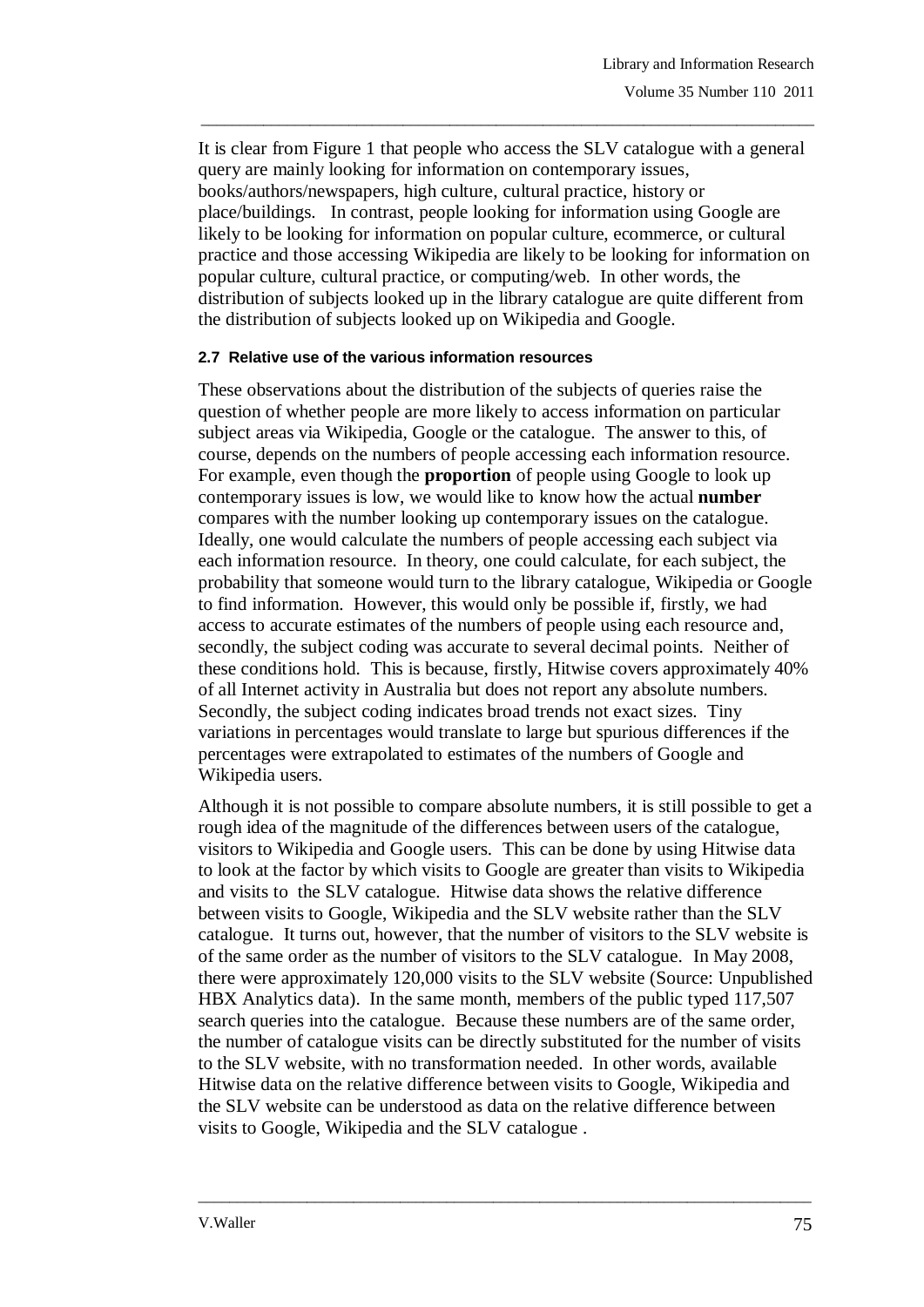Volume 35 Number 110 2011



#### **Figure 2: Relative number of visits to Google (Australia), Wikipedia and SLV**

Figure 2 plots Hitwise data on the number of visits to Google (Australia) divided by the number of SLV catalogue queries and similarly for Wikipedia. It can be seen that between May 2008 and April 2009, between two thousand and six thousand times more queries were typed into Google (Australia) than into the SLV catalogue. In the same period, the number of Wikipedia queries was approximately 200 times as many as entered into the SLV catalogue. These figures need to be adjusted in order to make a more legitimate comparison. It is assumed that all of those searching from the SLV catalogue are from the State of Victoria, whereas Google and Wikipedia users are from all over Australia. In April, 2009, 25.5% of visits to Google (Australia) and 24.3% of visits to Wikipedia were from Victoria. In addition, for every four visits to Google (Australia) there was a visit to Google.com. Adjusting for this, and the fact that only half (52%) of Google queries are informational, we can very roughly estimate that in April 2009, Wikipedia had in the order of 100 times as many Victorian visits over the month as the SLV catalogue. Google had in the order of 700 times as many Victorian visits over the month as the SLV catalogue. Figure 3 depicts these differences visually. The size of each circle roughly approximates the relative size of the number of queries.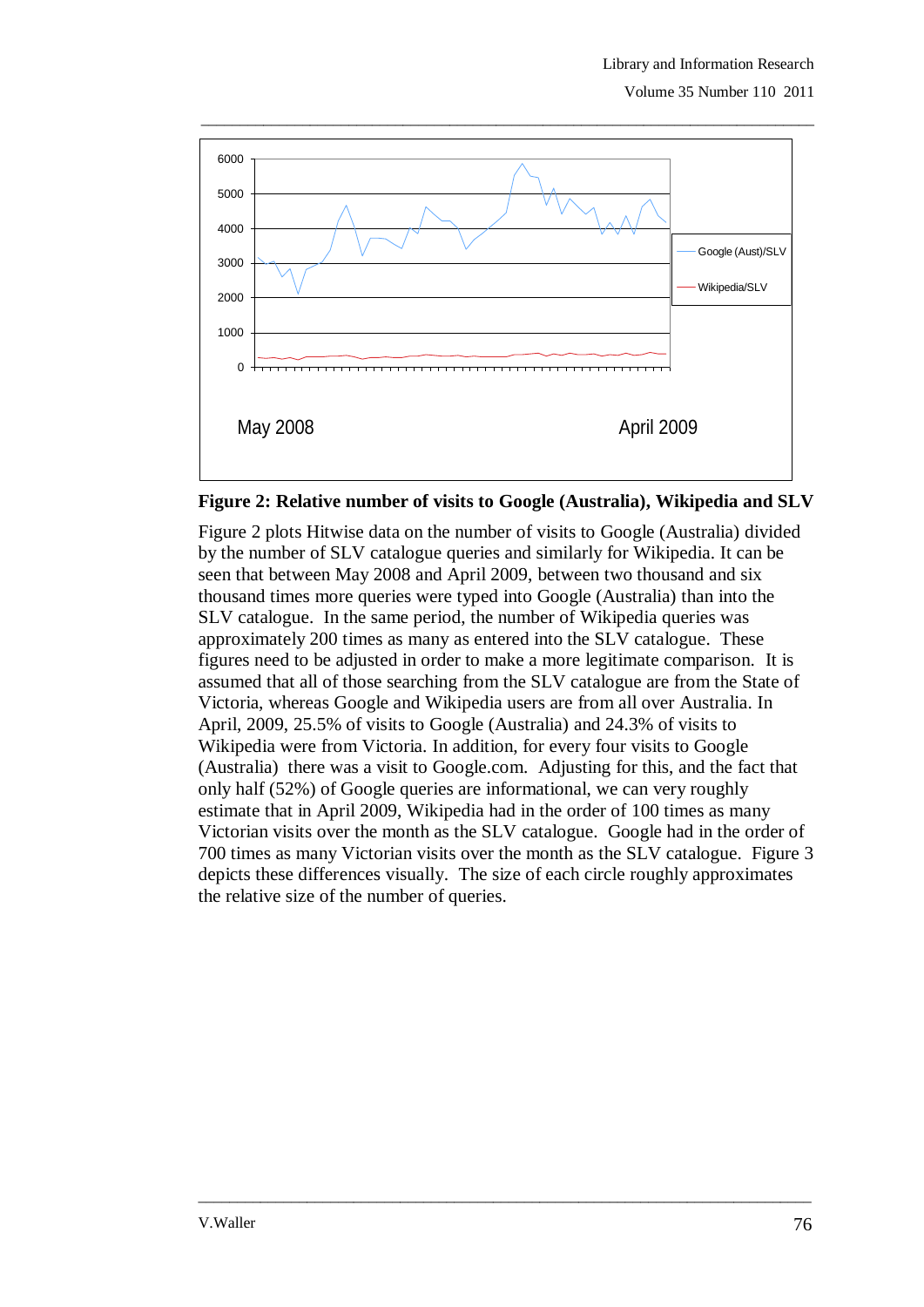Volume 35 Number 110 2011



**Figure 3: Approximate relative sizes of the number of queries using each information resource** 

#### **4 Discussion**

The distribution of subjects that people access on Wikipedia and look up on Google are completely different from those looked up on the SLV catalogue. This indicates that people turn to different information resources for different subjects. Two-fifths of the queries that led to Wikipedia related to popular culture and half of the informational queries on Google related to popular culture or ecommerce; less than five percent of queries on either related to contemporary issues. The**s**e findings regarding Australian users are broadly consistent with research from the United States that suggests that in the United States very few internet users seek political information on the web or visit political sites (Hindman, 2009) and one fifth of adults research product information online (Jansen, 2010)**.** In contrast to the spread of topics looked up on Wikipedia and Google, one in five people conducting a general search on the catalogue were looking for material related to contemporary issues and less than 1% were looking for material relating to popular culture or ecommerce.

Estimates of the relative use of each resource indicate that Google is used several hundred times more often than the library catalogue. One way of understanding the implications of this is to look at the incidence of queries about contemporary issues. This is the most frequent subject of the library catalogue search, accounting for one in every five library catalogue searches. For every five library catalogue searches, there are in the order of 3,500 Google informational searches conducted in Victoria, approximately 3% or 100 of which relate to contemporary issues. In other words, Google is used approximately one hundred times more often than the State Library catalogue to look up information on contemporary issues.

Similarly for every five library catalogue searches, there are in the order of 500 searches conducted in Victoria using Wikipedia, approximately 5% or twenty five of which relate to contemporary issues. In other words, Wikipedia is used approximately twenty five times more often than the State Library catalogue to look up information on contemporary issues.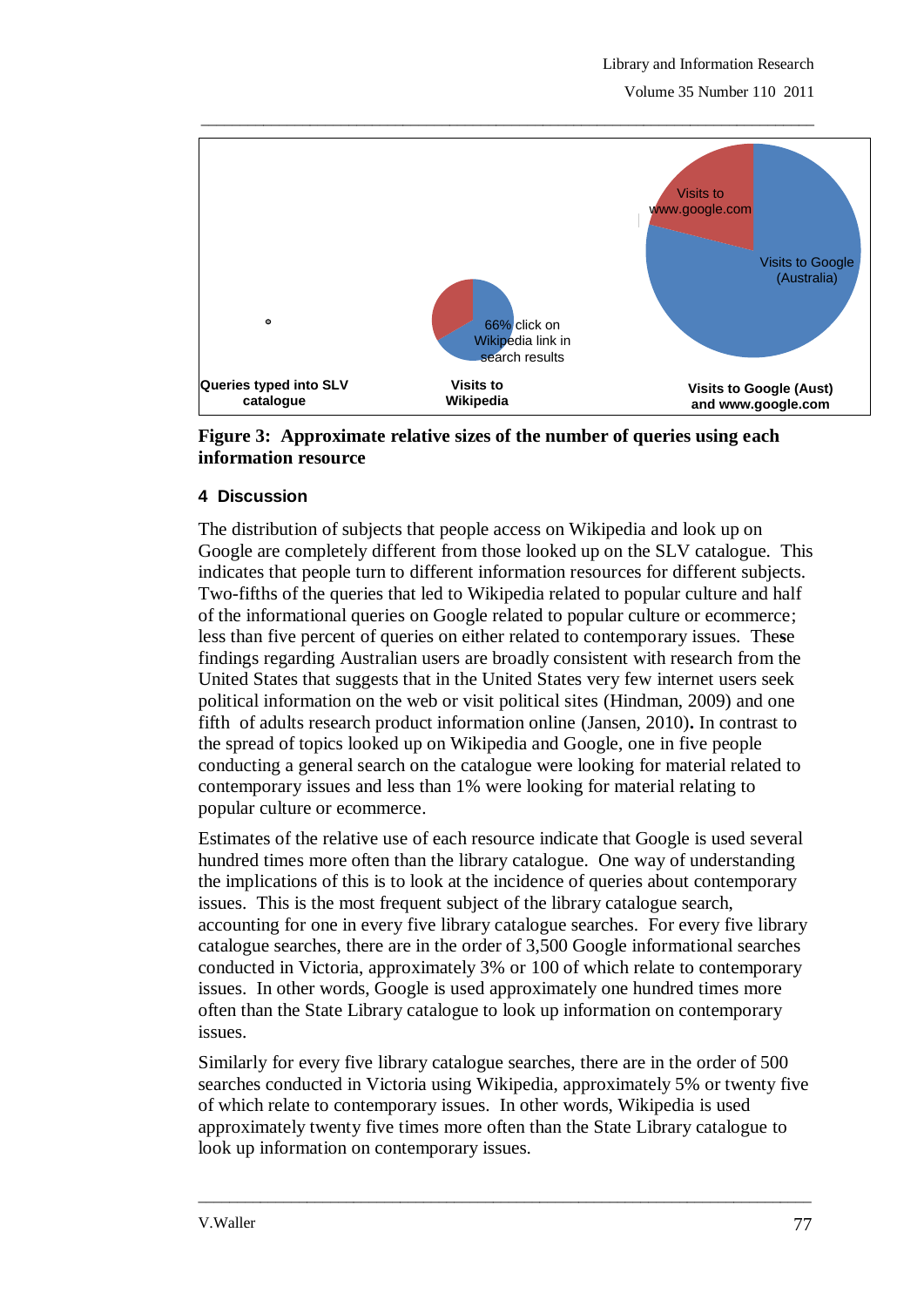The nature and quality of information that people obtain on contemporary issues is of fundamental importance to democracy (Webster, 2006). This means that it is critical to conduct further research that looks more closely into how people are searching for, interpreting and using information on contemporary issues obtained via Google or Wikipedia.

\_\_\_\_\_\_\_\_\_\_\_\_\_\_\_\_\_\_\_\_\_\_\_\_\_\_\_\_\_\_\_\_\_\_\_\_\_\_\_\_\_\_\_\_\_\_\_\_\_\_\_\_\_\_\_\_\_\_\_\_\_\_\_\_\_\_\_\_\_\_\_\_\_\_\_\_\_\_\_

### **4.1 Implications for libraries**

It is suggested that libraries should monitor the subject of catalogue queries. If sections of the collection are not being used, it is important to know whether this is because there is little interest in these sections or because people do not think of the library as a source of information on these topics. Perhaps, promotion of the catalogue and collections could emphasise these aspects of the collections.

Perhaps the most important aspect to be borne in mind when interpreting this data is the qualitative differences between the library and the Internet as sources of information. Various commentators have pointed out the difficulty in finding authentic meaning when using a search engine, as it is extremely difficult to link the information found to existing bodies of knowledge (Brabazon, 2007; Dreyfus, 2001; Haigh, 2006; Jeanneney, 2007). Moreover, almost two-thirds (62%) of search engine users do not go past the first page of results and less than 10% go past the first three pages of results (iProspect, 2008).

The library has two advantages when it comes to providing access to bodies of knowledge. Firstly, full bibliographic details are provided which enable users to check the source. Secondly, material is organised by subject and this structure of the library catalogue, whether it is the Dewey Decimal System or Library of Congress Subject Headings or some other form, assists users to link to related subjects.

With regard to Wikipedia, commentators have also decried the accuracy (Gorman, 2007; Keen, 2007), depth (Jeanneney, 2007) or coherence (Duguid, 2006) of Wikipedia articles, critical of the lack of overall editorial responsibility and the fact that anybody can contribute to an article. This is in contrast to the library collection which generally has two levels of quality control. Firstly, it generally only contains items that have been through a publishing process and, secondly, the collection itself is selected by librarians.

## **5 Conclusion**

This exploratory analysis has compared the subjects of queries entered into the State Library of Victoria catalogue with Google queries and the queries leading to Wikipedia. This has been one of the first studies to make comparisons between what people look for on the library catalogue, Google and Wikipedia.

The research reported on in this paper has showed that the distribution of subjects that people access on Wikipedia, look up on Google and look up on the SLV catalogue are quite different from each other. There are also enormous differences in the frequency of use. The use of the Google search engine for informational queries is in the order of seven hundred times greater than the State Library catalogue. Wikipedia is used in the order of one hundred times more often than the State Library Catalogue.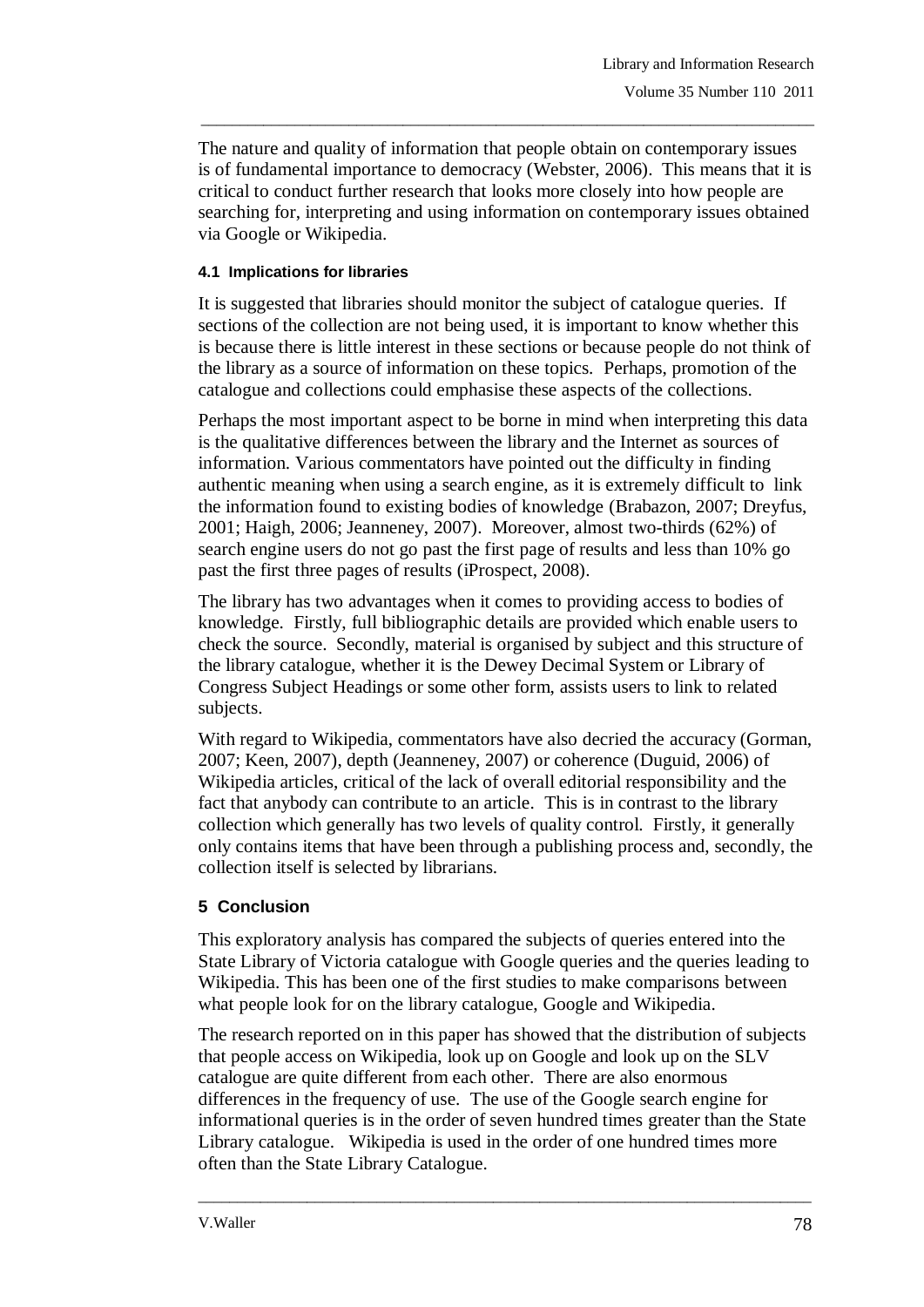Concern has been expressed within the library sector that library reference services and collections are no longer needed because of Google and Wikipedia. While this research shows clearly that the number of people using Google and Wikipedia far exceeds the number of catalogue users, the fact that the distribution of subjects that people access on Wikipedia and look up on Google are completely different from those looked up on the SLV catalogue suggests that the public library is still an important information resource for particular subjects and that public libraries are not in simple competition with Google and Wikipedia. Rather public libraries still have an important role in providing particular types of information or, more importantly, access to particular bodies of knowledge, and should focus their efforts on their collection strengths.

\_\_\_\_\_\_\_\_\_\_\_\_\_\_\_\_\_\_\_\_\_\_\_\_\_\_\_\_\_\_\_\_\_\_\_\_\_\_\_\_\_\_\_\_\_\_\_\_\_\_\_\_\_\_\_\_\_\_\_\_\_\_\_\_\_\_\_\_\_\_\_\_\_\_\_\_\_\_\_

As exploratory research, this report has indicated the need for more research on where people go for information on specific subjects, including visits to specific web pages. More research is needed to gauge whether people tend to choose different information sources for different subjects or whether different people are drawn to different information resources regardless of the subject. The fact that popular culture queries accounted for such a substantial proportion of Google and Wikipedia queries and almost no SLV catalogue queries indicates that, indeed, people do turn to different information resources for different subjects. More research is also needed to gauge whether those people using Google and Wikipedia also use public libraries.

## **References**

Abram, S. (2005) Google's new initiatives are rocking our world. Here's how to rock back. *Library Journal* (02/01/2005).

Arnold, E. (2007) How to conduct search analytics. *Searcher,* **15**(10), 40-43.

Brabazon, T. (2007) *The University of Google: Education in the (Post) Information Age*. Hampshire: Ashgate.

Broder, A. (2002) A taxonomy of web search. *SIGIR Forum* **36**(2), 3-10.

Campbell, D. G. and Fast, K. V. (2004) Panizzi, Lubetzky and Google: how the modern web environment is reinventing the theory of cataloguing. *The Canadian Journal of Information and Library Science,* **28**(3), 25-38.

Choo, C. W., Detlor, B. and Turnbull, D. (2000) Information seeking on the web: an integrated model of browsing and searching. *First Monday, 5*(2).

comScore. (2007) *Press release: comScore releases August U.S. search engine rankings*. URL:

[http://www.comscore.com/Press\\_Events/Press\\_Releases/2007/09/Top\\_US\\_Search](http://www.comscore.com/Press_Events/Press_Releases/2007/09/Top_US_Search_Engines) Engines [accessed 18.5.10].

comScore. (2010) *Press release: comScore Releases April 2010 U.S. search engine rankings, 11 May 2010*. URL: [http://www.comscore.com/Press\\_Events/Press\\_Releases/2010/5/comScore\\_Relea](http://www.comscore.com/Press_Events/Press_Releases/2010/5/comScore_Releases_April_2010_U.S._Search_Engine_Rankings)

[ses\\_April\\_2010\\_U.S.\\_Search\\_Engine\\_Rankings](http://www.comscore.com/Press_Events/Press_Releases/2010/5/comScore_Releases_April_2010_U.S._Search_Engine_Rankings) [accessed 18.5.10].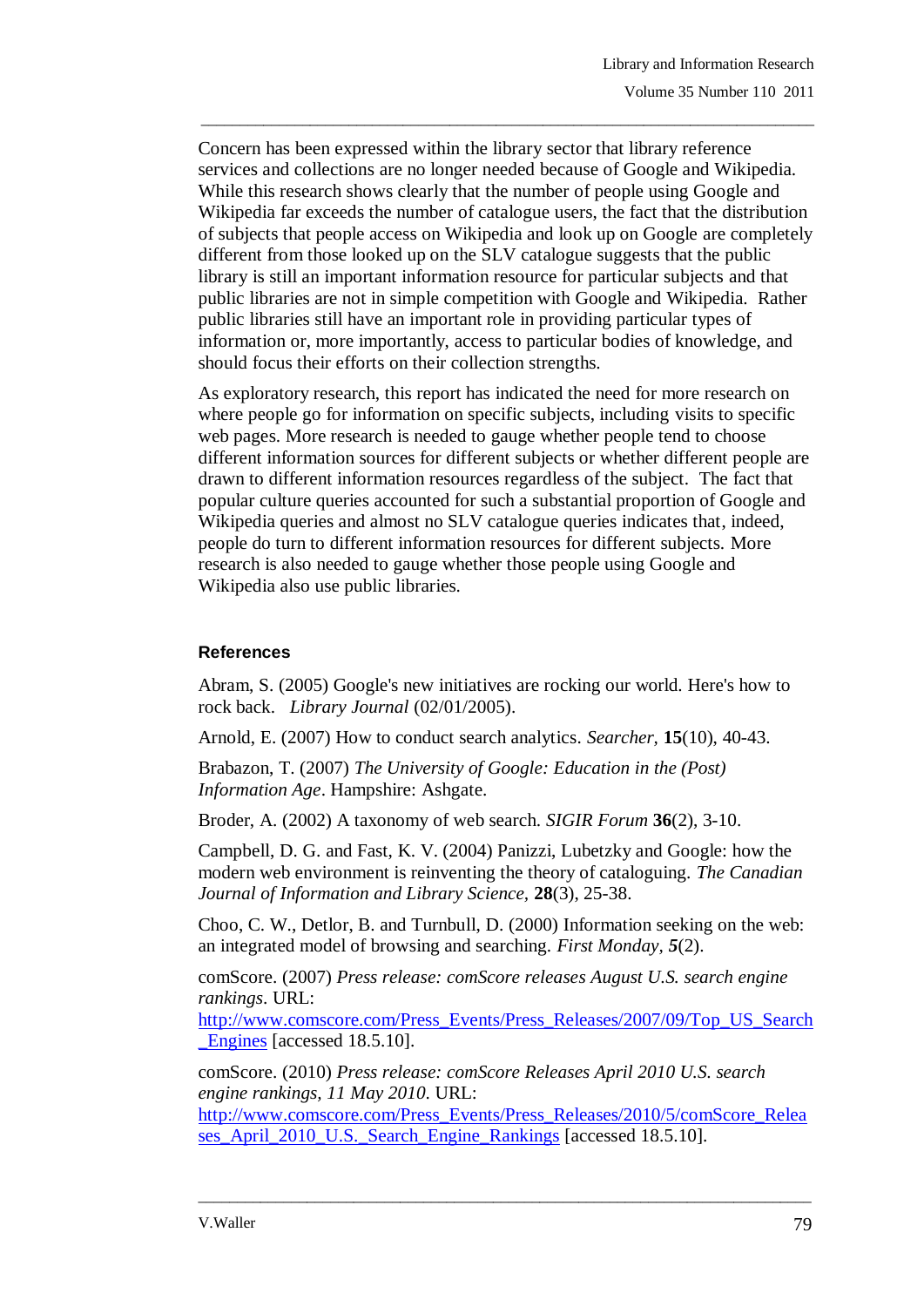D'Elia, G., Jorgensen, C., Woelfel, J. and Rodger, E. J. (2002) The impact of the internet on public library use: an analysis of the current consumer market for library and internet services. *Journal of the American Society for Information Science and Technology,* **53**(10), 802-820.

\_\_\_\_\_\_\_\_\_\_\_\_\_\_\_\_\_\_\_\_\_\_\_\_\_\_\_\_\_\_\_\_\_\_\_\_\_\_\_\_\_\_\_\_\_\_\_\_\_\_\_\_\_\_\_\_\_\_\_\_\_\_\_\_\_\_\_\_\_\_\_\_\_\_\_\_\_\_\_

Dempsey, L. (2006) The (digital) library environment: ten years after. *Ariadne*, **46**. URL:<http://www.ariadne.ac.uk/issue46/dempsey/> [accessed 08.8.11].

Dreyfus, H. L. (2001) *On the Internet*. London: Routledge.

Duguid, P. (2006). *First Monday,* **11**(10), October 2006. URL: <http://firstmonday.org/htbin/cgiwrap/bin/ojs/index.php/fm/article/view/1405/1323> [accessed 08.8.11].

Dutton, W. H., Helsper, E. J. and Gerber, M. M. (2009) *The internet in Britain 2009.* Oxford: Oxford Internet Institute, University of Oxford. URL: [http://www.oii.ox.ac.uk/downloads/index.cfm?File=research/oxis/OxIS2009\\_Rep](http://www.oii.ox.ac.uk/downloads/index.cfm?File=research/oxis/OxIS2009_Report.pdf) [ort.pdf](http://www.oii.ox.ac.uk/downloads/index.cfm?File=research/oxis/OxIS2009_Report.pdf) [accessed 08.8.11].

Ewing, S. and Thomas, J. (2010) *CCi digital futures 2010: the internet in Australia.* Melbourne: ARC Centre of Excellence for Creative Industries and Innovation, Institute for Social Research, Swinburne University of Technology.

Fallows, D. (2008) *Data memo: search engine use.* Washington: Pew Internet and American Life Project.

Gorman, G. E. (2007) A tale of information ethics and encyclopaedias; or, is Wikipedia just another internet scam? *Online Information Review,* **31**(3), 273-276.

Griffiths, J. R. and Brophy, P. (2005) Student searching behavior and the web: use of academic resources and Google. *Library Trends,* **53**(4), 539-554.

Haigh, G. (2006) Information idol: how Google is making us stupid. *The Monthly* (February). URL [http://www.themonthly.com.au/how-google-making-us-stupid](http://www.themonthly.com.au/how-google-making-us-stupid-infomation-idol-gideon-haigh-170)[infomation-idol-gideon-haigh-170](http://www.themonthly.com.au/how-google-making-us-stupid-infomation-idol-gideon-haigh-170) [accessed 08.8.11].

Hindman, M. (2009) *The Myth of Digital Democracy*. New Jersey: Princeton University Press.

iProspect. (2008) *iProspect blended search results study*. URL: [http://www.iprospect.com/about/researchstudy\\_2008\\_blendedsearchresults.htm](http://www.iprospect.com/about/researchstudy_2008_blendedsearchresults.htm) [accessed 09.3.10].

Jansen, B. J. (2010) *Online Product Research*. Pew Research Center. URL: <http://www.pewinternet.org/Reports/2010/Online-Product-Research.aspx> [accessed 11.8.11].

Jansen, B. J., Booth, D. L. and Spink, A. (2008) Determining the informational, navigational and transactional intent of web queries. *Information Processing and Management,* **44**, 1251-1266.

Jansen, B. J. and Pooch, U. (2001) Web user studies: a review and framework for future work. *Journal of the American Society of Information Science and Technology.,* **52**(3), 235 - 246.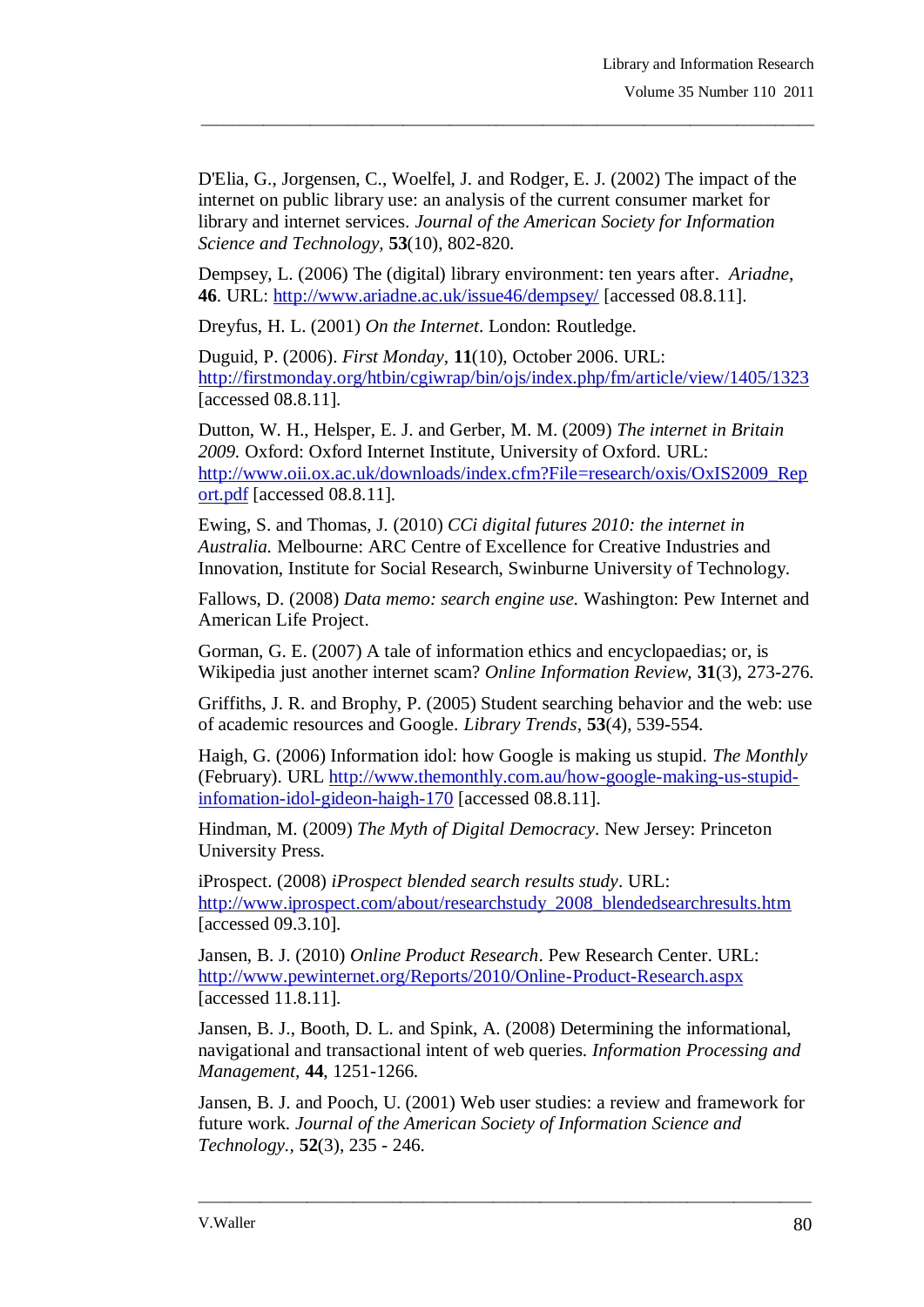Jansen, B. J. and Spink, A. (2005) How are we searching the World Wide Web? A comparison of nine search engine transaction logs. *Information Processing and Management* **42**(1), 248-263.

\_\_\_\_\_\_\_\_\_\_\_\_\_\_\_\_\_\_\_\_\_\_\_\_\_\_\_\_\_\_\_\_\_\_\_\_\_\_\_\_\_\_\_\_\_\_\_\_\_\_\_\_\_\_\_\_\_\_\_\_\_\_\_\_\_\_\_\_\_\_\_\_\_\_\_\_\_\_\_

Jeanneney, J.-N. l. (2007) *Google and the myth of universal knowledge : a view from Europe* (T. Lavender Fagan, Trans.). Chicago: University of Chicago Press.

Keen, A. (2007) *The cult of the amateur : how today's internet is killing our culture*. London: Nicholas Brealey.

Kim, J. (2009) Describing and Predicting Information-Seeking Behavior on theWeb. *Journal of the American Society for Information Science and Technology,* **60**(4), 679–693.

Library Board of Victoria. (2009) Annual Report 08⁄09. Melbourne, Australia: State Library of Victoria. URL:

[http://www2.slv.vic.gov.au/about/information/annual\\_reports/index.html](http://www2.slv.vic.gov.au/about/information/annual_reports/index.html) [accessed 11.8.11].

Lim, S. (2009) How and why do college students use Wikipedia? *Journal of the American Society for Information Science and Technology,* **60**(11), 2189-2202.

Markey, K. (2007) The online library catalog: paradise lost and paradise regained? *D-Lib Magazine* **13**(1/2). URL:

<http://www.dlib.org/dlib/january07/markey/01markey.html> [accessed 11.8.11].

Navarro-Prieto, R., Scaife, M. and Rogers, Y. (1999) *Cognitive strategies in* w*eb searching.* Paper presented at the 5th conference of Human Factors and the Web, Maryland, USA.

OCLC. (2005) *Perceptions of Libraries and Information Resources: A Report to the OCLC Membership*. URL: [http://www.oclc.org/reports/pdfs/Percept\\_all.pdf](http://www.oclc.org/reports/pdfs/Percept_all.pdf) [accessed 11.8.11].

Park, S. (2009) Analysis of characteristics and trends of web queries submitted to NAVER, a major Korean search engine. *Library and Information Science Research,* **31**, 126-133.

Rose, D. E. and Levinson, D. (2004) *Understanding user goals in web search*. Proceedings of the 13th international conference on World Wide Web (WWW 2004), May 17–22. New York, USA. URL:

[http://citeseerx.ist.psu.edu/viewdoc/download?doi=10.1.1.2.404&rep=rep1&type](http://citeseerx.ist.psu.edu/viewdoc/download?doi=10.1.1.2.404&rep=rep1&type=pdf)  $=$ pdf [accessed 10.8.11].

Ross, N. C. M. and Wolfram, D. (2000) End user searching on the internet: an analysis of term pair topics submitted to the Excite search engine. *Journal of the American Society for Information Science,* **51**(10), 949-958.

Segev, E. and Ahituv, N. (2010) Popular searches in Google and Yahoo!: a "digital divide" in information uses? *The Information Society,* **26**(1), 17-37.

Spink, A., Wolfram, D., Jansen, B. J. and Saracevic, T. (2001) Searching the web: the public and their queries. *Journal of the American Society for Information Science,* **52**(3), 226-234.